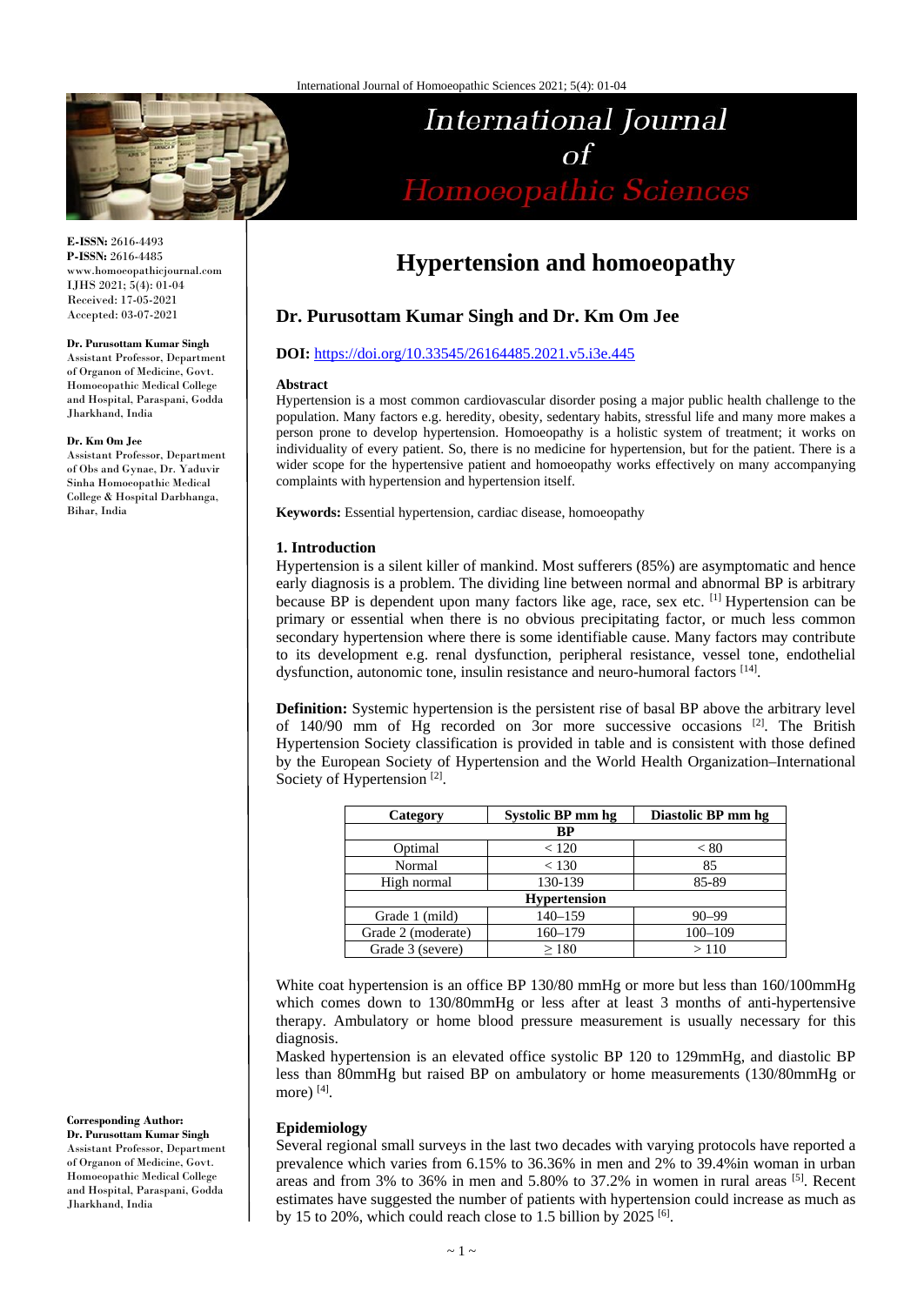# **Aetiology** [2, 5].

The exact causes are unknown but following factors may responsible for it.

Family history

- Genetic factor: epidemiological studies suggest that 20-60% of EH is inherited and remainder is acquired or environmental.
- Age: 25-55 years age are more prominent
- Sex: commonly seen in males
- Weight gain: the Framingham Study showed approximately 1mmHg rise of SBP for every 2lb weight gain. Abdominal obesity may well be the most dangerous. It appears that 70% of hypertension in men and 60% in women could be attributed to abdominal obesity.
- Salt intake: The INTERSALT study of 10079 men and women from 32 countries projected that a 100 mmol/day lower sodium intake over a lifetime would result in a 9 mmHg smaller rise in systolic pressure from 25-55 years age.
- This study demonstrated a clear relationship between

salt intake and level of blood pressure among communities.

- Alcohol intake: excessive intake of alcohol is an important risk factor for hypertension, it accounts for 5- 30% of all hypertension.
- Physical activity: Sedentary individuals have a 20-50% increased risk of developing hypertension
- **Smoking: Tobacco smoking has been reported to cause** acute rise of BP, weather prolonged smoking leads to sustained hypertension has not been established.
- Race: it is said to be common in American negroes and Japanese
- Influence of sympathetic nervous system
- Neurogenic hypertension
- **•** Psychic factors
- Renin angiotensin system: this is a potent vasoconstrictor and stimulate aldosterone release from adrenal gland. Though this system has an important bearing on regulating blood pressure yet it has no primary role in the pathogenesis of essential hypertension.

## **Symptoms** [1]

| <b>Symptoms due to HTN</b>                                                                                                                                         | Symptoms due to affection of                                                                                                           | Symptoms due to underlying                                                                |
|--------------------------------------------------------------------------------------------------------------------------------------------------------------------|----------------------------------------------------------------------------------------------------------------------------------------|-------------------------------------------------------------------------------------------|
|                                                                                                                                                                    | target organs                                                                                                                          | disease                                                                                   |
| Headache usually occurs in morning hours. It is throbbing<br>and usually frontal                                                                                   | <b>CVS:</b><br>Dyspnea on exertion (incipient<br>٠<br>LVF)<br>Anginal chest pain (IHD)<br>٠<br>Palpitations                            | Edema and puffy face- acute<br>nephritis                                                  |
| <b>Dizziness</b>                                                                                                                                                   | Kidneys: hematuria, nocturia,<br>polyuria.                                                                                             | Weight gain, hirsuitism and stria-<br>cushing's syndrome                                  |
| Epistaxis: this occurs due to increased pressure causing<br>rupture of capillaries of nose. The bleeding would reduce<br>the circulating volume, and lower the BP. | CNS:<br>TIA or stroke with focal<br>٠<br>neurological deficit.<br>Hypertensive encephalopathy<br>٠<br>Dizziness, tinnitus and syncope. | Weight loss tremors palpitations and<br>sweating-hyperthyroidism                          |
|                                                                                                                                                                    | <b>Retina:</b> blurred vision or sudden<br>blindness                                                                                   | Weakness- primary<br>hyperaldosteronism                                                   |
|                                                                                                                                                                    |                                                                                                                                        | Joint pain, bronchospasm&<br>peripheral vascular disease<br>symptoms-polyarteritis nodosa |

#### **Investigations** [3]

## **For all patients**

Urinalysis for blood, protein and glucose

- **Blood urea, electrolytes and creatinine**
- **Blood glucose**
- Serum total and HDL cholesterol
- **Thyroid function tests**
- <sup>1</sup> 12-lead ECG (left ventricular hypertrophy, coronary artery disease)

# **For selected patients**

**Chest X-ray:** to detect cardiomegaly, heart failure, coarctation of the aorta

- Ambulatory BP recording: to assess borderline or 'white coat' hypertension
- **Echocardiogram:** to detect or quantify left ventricular hypertrophy
- Renal ultrasound: to detect possible renal disease
- Renal angiography: to detect or confirm presence of renal artery stenosis
- Urinary catecholamines: to detect possible

pheochromocytoma

- Urinary cortisol and dexamethasone suppression test: to detect possible Cushing's syndrome
- Plasma renin activity and aldosterone: to detect possible primary aldosteronism.

## **Complications**

Following complications have been reported with uncontrolled hypertension, in multiple large-scale  $uncontrolled$  hypertension, in population trials  $[7, 8, 17, 18]$ .

Coronary heart disease (CHD), Myocardial infarction (MI),<br>Stroke (CVA), either ischemic or intracerebral either ischemic or intracerebral haemorrhage, Hypertensive encephalopathy, Renal failure, acute versus chronic, Peripheral arterial disease, Atrial fibrillation, Aortic aneurysm, Death (usually due to coronary heart disease, vascular disease, stroke-related)

#### **Studies in India on hypertension**

The majority of studies were cross-sectional (90%). In an analysis of worldwide data for the global burden of HTN, 20.6% of Indian men and 20.9% of Indian women were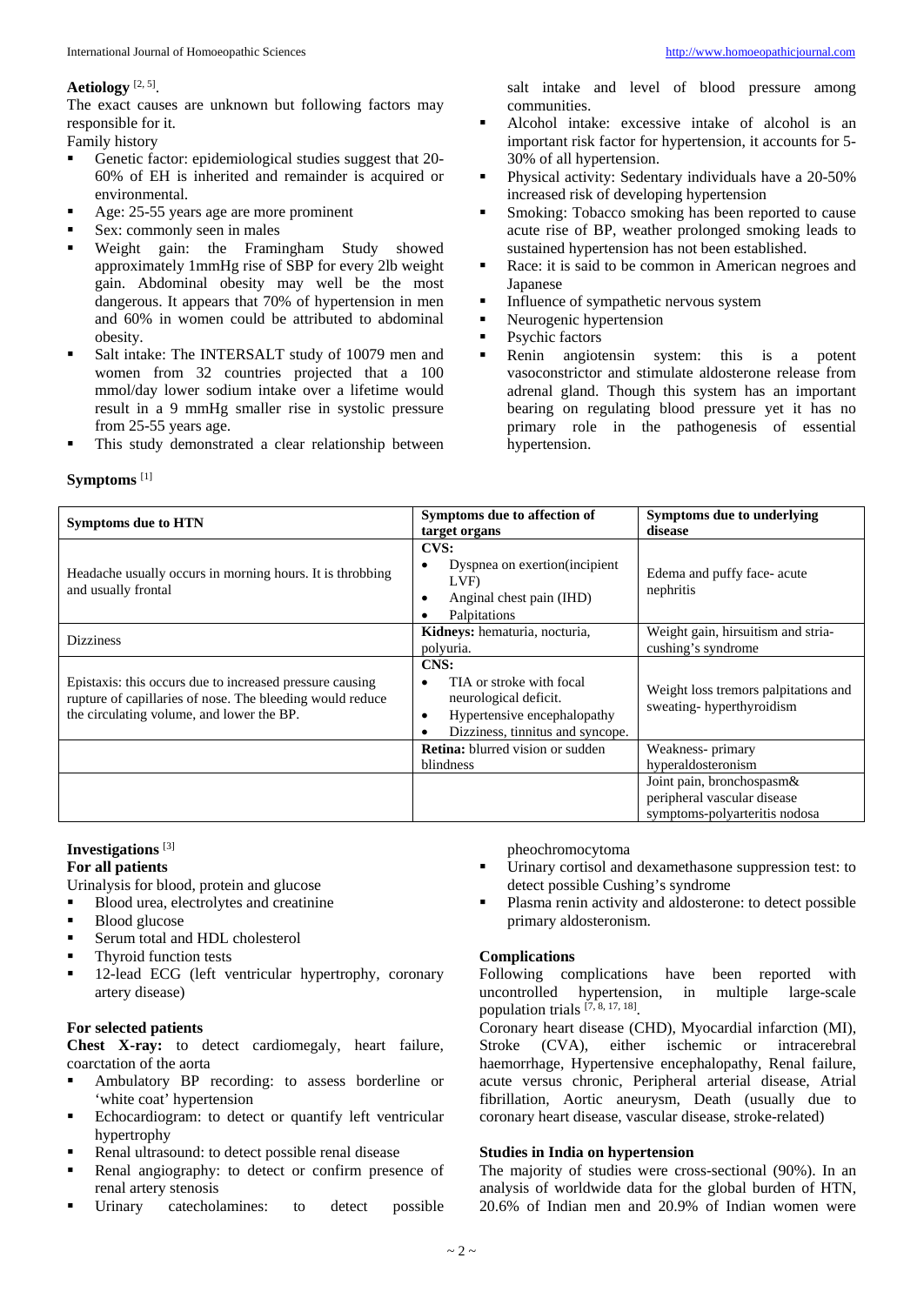suffering from HTN in 2005. The rates for HTN in percentage are projected to go up to 22.9 and 23.6 for Indian men and women, respectively by 2025. Recent studies from India have shown the prevalence of HTN to be 25% in urban and 10% in rural people in India. According to the WHO 2008 estimates, the prevalence of raised BP in Indians was 32.5% (33.2% in men and 31.7% in women). However, only about 25.6% of treated patients had their BP under control, in a multi center study from India on awareness, treatment, and adequacy of control of HTN [19-25]

# **Management of essential hypertension with homoeopathy**

As our master Hahnemann said we treat the patient not the disease he also said in his writings that "there is no disease, but sick people". So, in any case of EH, homeopathy is concerned with the patient having high blood pressure rather than the hypertension itself. It is the sick man who has to restore to health, not his tissues, not his body. In aphorism 153, homeopathy stressed upon the importance of individuality of the patient. Hahnemann stated that it is the strange, rare, peculiar characteristic symptoms of an individual and not the common symptoms that indicate the similimum. Hahnemann also lays emphasis on the mental symptoms of patients in all physical disorders. He stated that the emotional reactions and mental disposition of a patient are to be particularly noticed as they often govern the remedy. This statement of Hahnemann is applied naturally to the cases of EH.  $[9, 10]$  When we prescribe for a chronic case, we approach to patient's complete picture e.g. their constitution, temperament, heredity, predominant miasm, and their generals and mentals etc. On theses bases we conclude a case as a whole and give them a best similimum which is the key of homoeopathy.

Some important homoeopathic medicines for hypertension [11-13,15, 16].

**Natrum Muriaticum**: sensation of coldness in the heart. Tachycardia. Heart and chest feel constricted. Fluttering, palpitation and intermittent pulse. Pulsation of the heart shake the body.

**Glonoinum:** A great remedy for high blood pressure with headache. Surging of blood to the head and heart. Tendency to sudden and violent irregularities in circulation. Heart has a laborious action, fluttering and palpitations with dyspnea. Useful in angina pectoris.

**Crataegus Oxyacantha:** Used as a heart tonic. Useful in myocarditis, chronic heart disease with extreme weakness. Irregularity of heart, high arterial tension, arteriosclerosis are the main clinicals. It is strongly used to dissolve crustaceous and calcareous deposits in the arteries.

**Baryta Mur**: It is a medicine for high blood pressure with high systolic reading and a low diastolic reading. Hypertension and vascular degeneration. Increased tension of pulse. Arteriosclerosis with cerebral and cardiac symptoms. Also useful in aneurism.

**Adonis Vernalis:** a heart medicine, after rheumatism or influenza, or Bright's disease or kidney affections. Where the muscles of heart are in a stage of fatty degeneration, regulates the pulse and increases the power of contractions

of the heart, with increased urinary secretion. Most valuable in cardiac dropsy. Low vitality with a weak heart.

**Allium Sativum:** The medicine is adopted to fleshy subjects with dyspepsia and catarrhal affections. This is a medicine for high blood pressure with high cholesterol levels. This medicine helps in reducing cholesterol levels as well as lowering the blood pressure. Other symptoms include a pain in the chest that prevents sleep and leads to palpitations.it has vaso-dilatory properties

**Amylenum Nitrosum:** Palpitations of the heart and similar conditions are readily cured by it. Precordial anxiety. Tumultuous action of heart pain and constriction around the heart. Headache and flushes of heat, with anxiety and palpitation are the key notes for prescribing.

**Kalmia Latifolia:** fluttering of heart with weak, slow pulse and anxiety. Palpitations worse leaning forward. Gouty and rheumatic metastasis of the heart. Tachycardia, with pain (angina pectoris). Heart's action tumultuous, rapid and visible.

**Abbreviations**: BP (blood pressure), CAD (coronary artery disease), CHD (Coronary heart disease), CNS (central nervous system), CVS (cardiovascular system), DBP (diastolic blood pressure) ECG (electrocardiogram), EH (essential hypertension), HDL (high density lipoproteins), SBP (systolic blood pressure).

# **Conclusion**

Essential hypertension is a most often seen clinical condition in our clinics. It is a chronic disorder and requires long-term care and management. Detailed education regarding lifestyle modification and pharmacological therapy is the key to success for better control of BP and to prevent complications. Weight management, physical activity, limiting alcohol/tobacco/smoking is a critical strategy to decrease cardiovascular risk. Along with all these homoeopathic medicines works wonderfully when they prescribed on individually to a person. After giving the best suited similimum medicine we can effectively manage and cure the cases of essential hypertension.

# **References**

- 1. Mehta PJ. Hypertension, Practical medicine, 20<sup>th</sup> edition, IBPP New Delhi 2013, 48-50
- 2. Das PC, DAS PK. cardiovascular system, Textbook of Medicine, $5<sup>th</sup>$  edition, Current Books International Kolkata 2009, 68-71.
- 3. Davidson S. Cardiovascular Disease, Principles and Practice of Medicine, 21<sup>st</sup> edition, Elsevier 2014, 607-613.
- 4. Whelton PK, Carey RM, Aronow WS *et al*. Guideline for the Prevention, Detection, Evaluation, and Management of High Blood Pressure in Adults: A Report of the American College of Cardiology/American Heart Association Task Force on Clinical Practice Guidelines. J Am Coll Cardiol 2018;71(19):127-248. [PubMed]
- 5. Shah NS. Essential Hypertension, API textbook of medicine, 8<sup>th</sup>edition st, The Association of Physicians of India Mumbai, 2009;1:531-534.
- 6. Kearney PM, Whelton M, Reynolds K, Muntner P,